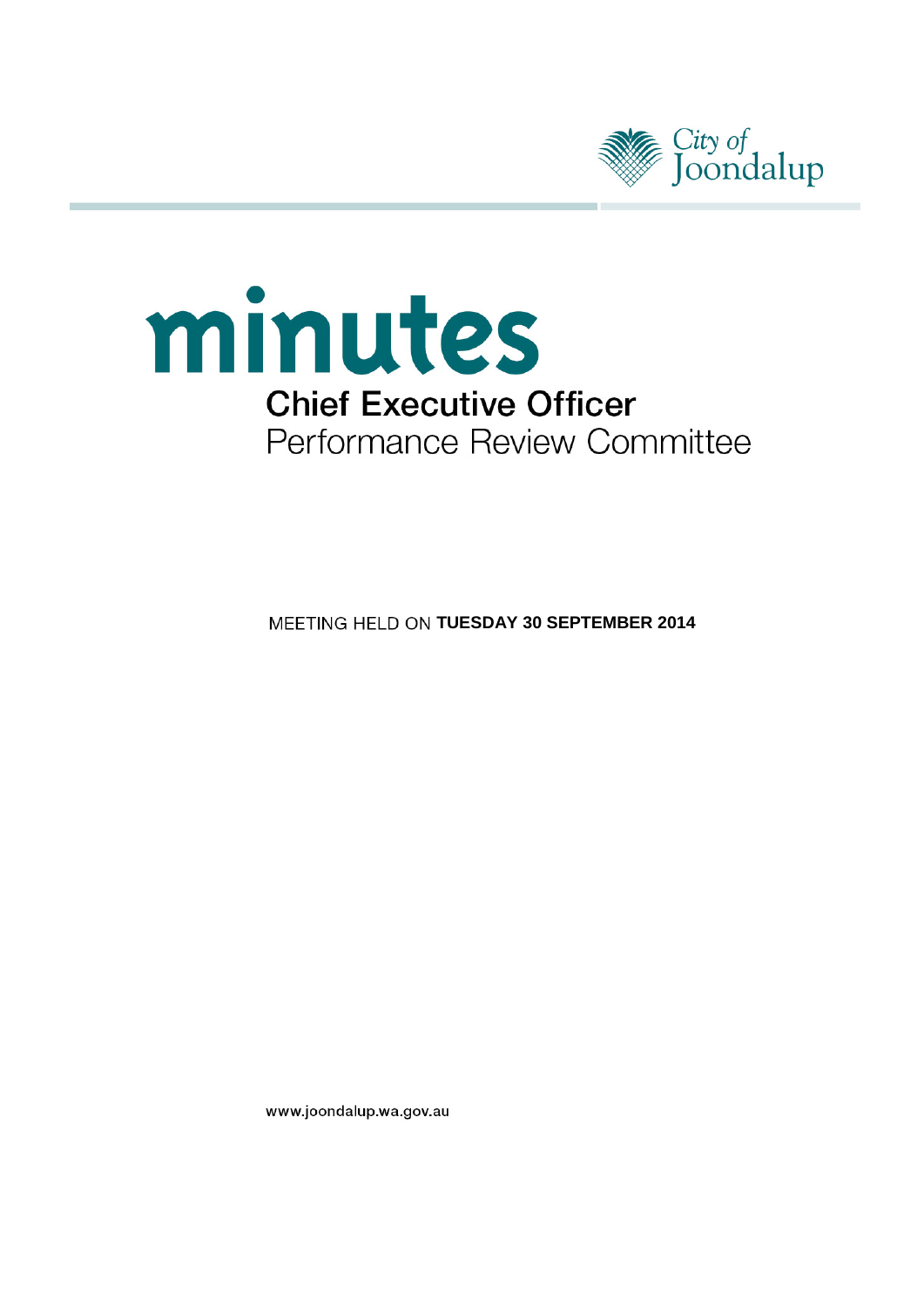# **TABLE OF CONTENTS**

| <b>Title</b>                                                                                         | Page No. |
|------------------------------------------------------------------------------------------------------|----------|
| <b>Declaration of Opening</b>                                                                        | 3        |
| <b>Declarations of Interest</b>                                                                      | 3        |
| Apologies/Leave of absence                                                                           | 4        |
| <b>Confirmation of Minutes</b>                                                                       | 4        |
| Announcements by the Presiding Member without discussion                                             | 4        |
| Identification of matters for which the meeting may be closed to<br>the public                       | 4        |
| <b>Petitions and deputations</b>                                                                     | 4        |
| <b>Reports</b>                                                                                       | 5        |
| Confidential - Chief Executive Officer Annual Performance Review -<br>Pre Interview Report - [74574] | 5        |
| <b>Urgent Business</b>                                                                               | 8        |
| Motions of which previous notice has been given                                                      | 8        |
| <b>Requests for Reports for future consideration</b>                                                 | 8        |
| <b>Closure</b>                                                                                       | 8        |
|                                                                                                      |          |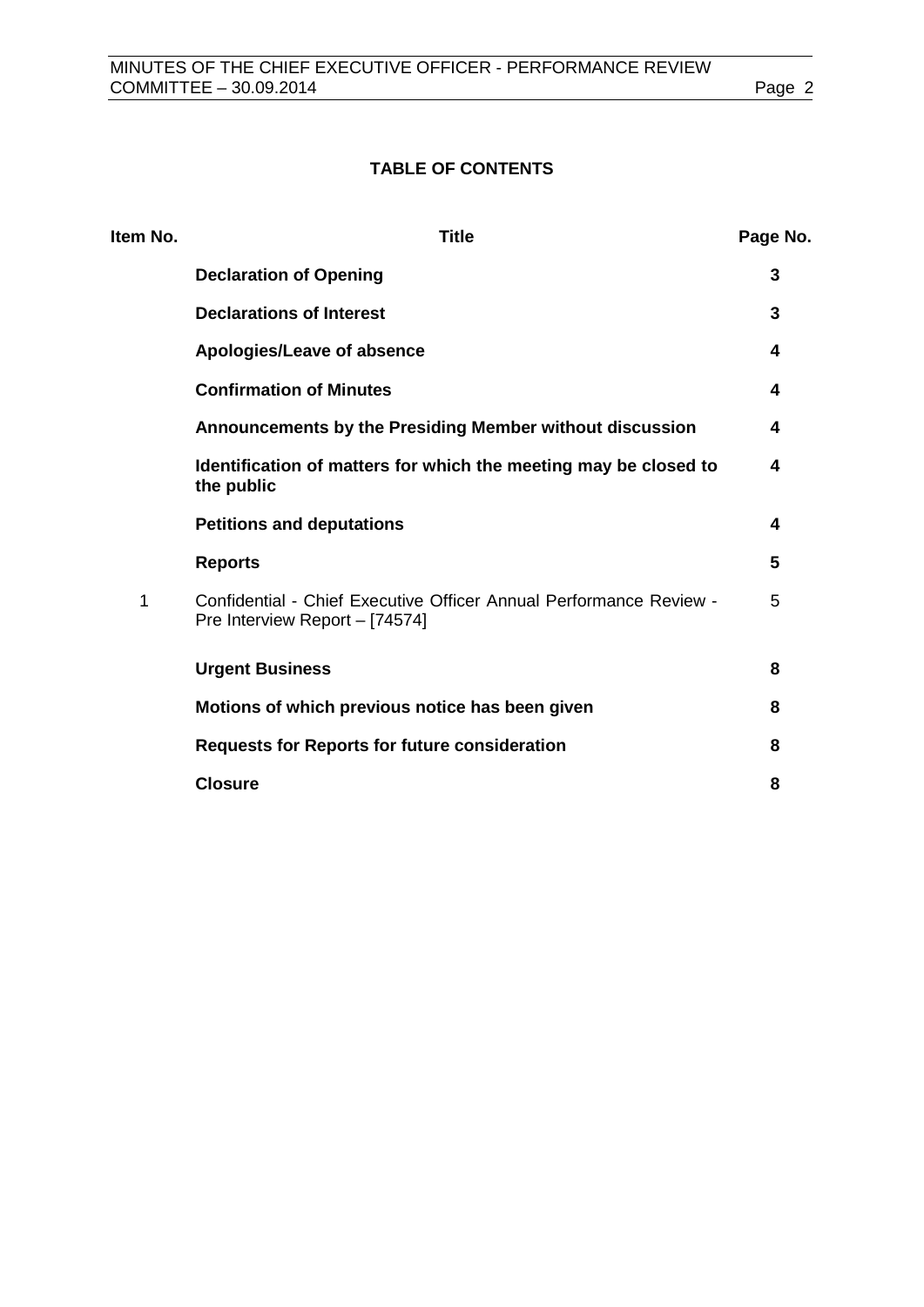# **CITY OF JOONDALUP**

# **MINUTES OF THE CHIEF EXECUTIVE OFFICER – PERFORMANCE REVIEW COMMITTEE MEETING HELD IN CONFERENCE ROOM 2, JOONDALUP CIVIC CENTRE, BOAS AVENUE, JOONDALUP ON TUESDAY 30 SEPTEMBER 2014.**

# **ATTENDANCE**

## **Committee Members**

| Cr Russ Fishwick, JP<br><b>Mayor Troy Pickard</b><br>Cr Kerry Hollywood<br>Cr Mike Norman<br>Cr Sam Thomas | <b>Presiding Member</b><br>Deputising for Cr McLean<br><b>Deputy Presiding Member</b> | Arrived at 6.05pm |
|------------------------------------------------------------------------------------------------------------|---------------------------------------------------------------------------------------|-------------------|
| <b>Officers</b>                                                                                            |                                                                                       |                   |
| Mr Mike Tidy<br>Mr Brad Sillence                                                                           | <b>Director Corporate Services</b><br>Manager Governance                              |                   |
| <b>Guests</b>                                                                                              |                                                                                       |                   |

Mr John Phillips John Phillips Consulting

# <span id="page-2-0"></span>**DECLARATION OF OPENING**

The Presiding Member declared the meeting open at 6.02pm.

# <span id="page-2-1"></span>**DECLARATIONS OF INTEREST**

#### **Disclosures of interest affecting impartiality**

Elected Members (in accordance with Regulation 11 of the *Local Government [Rules of Conduct] Regulations 2007)* and employees (in accordance with the Code of Conduct) are required to declare any interest that may affect their impartiality in considering a matter. This declaration does not restrict any right to participate in or be present during the decision-making process. The Elected Member/employee is also encouraged to disclose the nature of the interest.

| <b>Name/Position</b>      | Mr Mike Tidy - Director Corporate Services.                     |  |
|---------------------------|-----------------------------------------------------------------|--|
| <b>Item No./Subject</b>   | Item 1 - Confidential - Chief Executive Officer Annual          |  |
|                           | Performance Review - Pre Interview Report.                      |  |
| <b>Nature of interest</b> | Interest that may affect impartiality.                          |  |
| <b>Extent of Interest</b> | Due to the nature of his employment relationship with the Chief |  |
|                           | <b>Executive Officer.</b>                                       |  |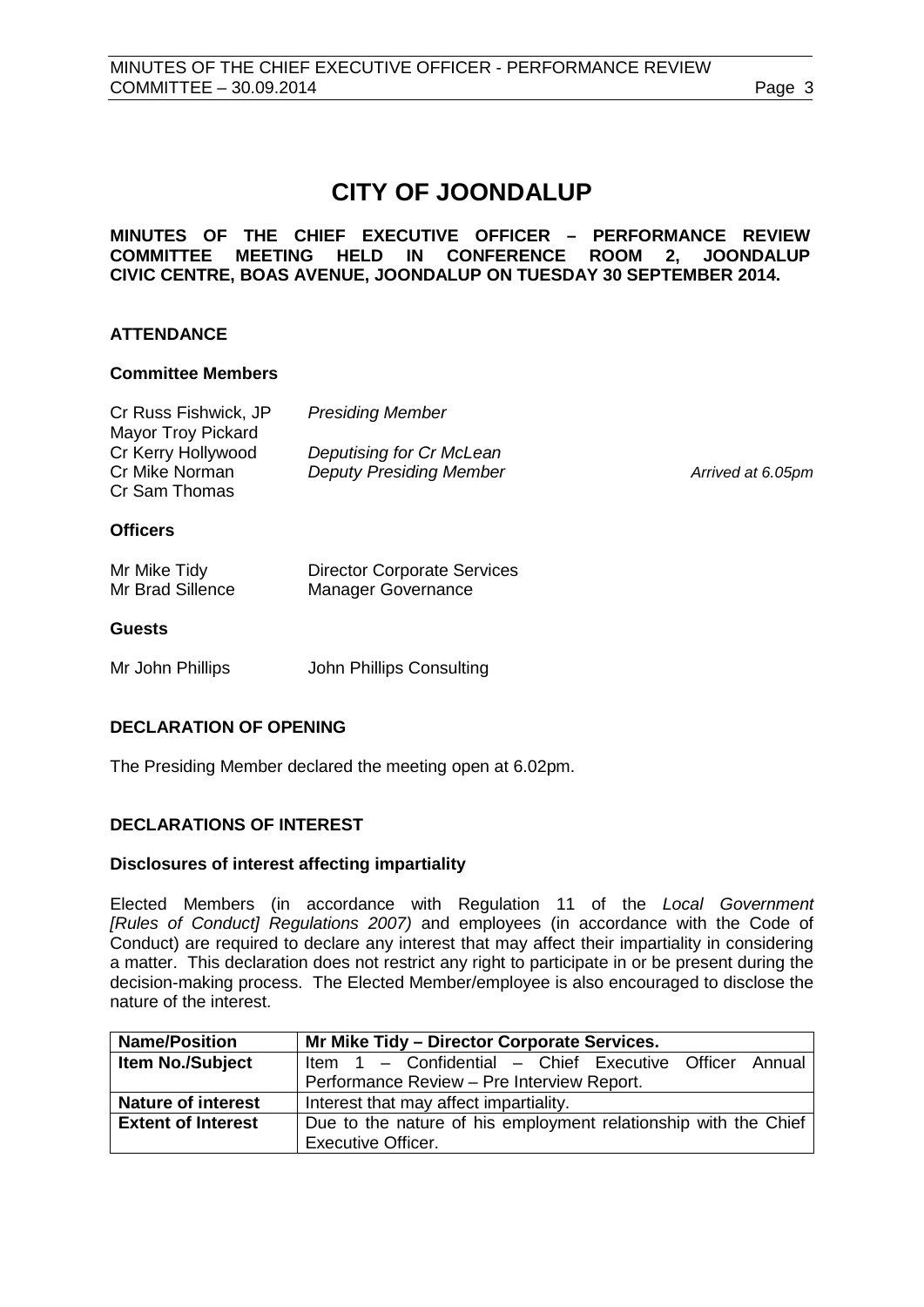#### <span id="page-3-0"></span>**APOLOGIES/LEAVE OF ABSENCE**

#### **Apologies**

Cr Geoff Amphlett, JP. Cr Brian Corr.

#### **Leave of Absence previously approved**

| Cr Tom McLean, JP                  | 17 September to 10 October 2014 inclusive;   |
|------------------------------------|----------------------------------------------|
| Cr John Chester                    | 1 October to 7 October 2014 inclusive;       |
| Cr Liam Gobbert                    | 4 October to 11 October 2014 inclusive;      |
| Cr Teresa Ritchie, JP              | 6 November to 14 November 2014 inclusive;    |
| <b>Cr Christine Hamilton-Prime</b> | 5 November to 20 November 2014 inclusive;    |
|                                    | 6 December 2014 to 5 January 2015 inclusive. |

#### <span id="page-3-1"></span>**CONFIRMATION OF MINUTES**

#### MINUTES OF THE CHIEF EXECUTIVE OFFICER – PERFORMANCE REVIEW COMMITTEE HELD 31 JULY 2014

**MOVED Cr Thomas, SECONDED Cr Fishwick that the minutes of the meeting of the Chief Executive Officer – Performance 31 July 2014 be confirmed as a true and correct record.**

#### **The Motion was Put and CARRIED (4/0)**

**In favour of the Motion:** Cr Fishwick, Mayor Pickard, Crs Hollywood and Thomas.

# <span id="page-3-2"></span>**ANNOUNCEMENTS BY THE PRESIDING MEMBER WITHOUT DISCUSSION**

Nil.

## <span id="page-3-3"></span>**IDENTIFICATION OF MATTERS FOR WHICH THE MEETING MAY BE CLOSED TO THE PUBLIC**

In accordance with Clause 5.2 of the City's *Meeting Procedures Local Law 2013*, this meeting was not open to the public.

# <span id="page-3-4"></span>**PETITIONS AND DEPUTATIONS**

Nil.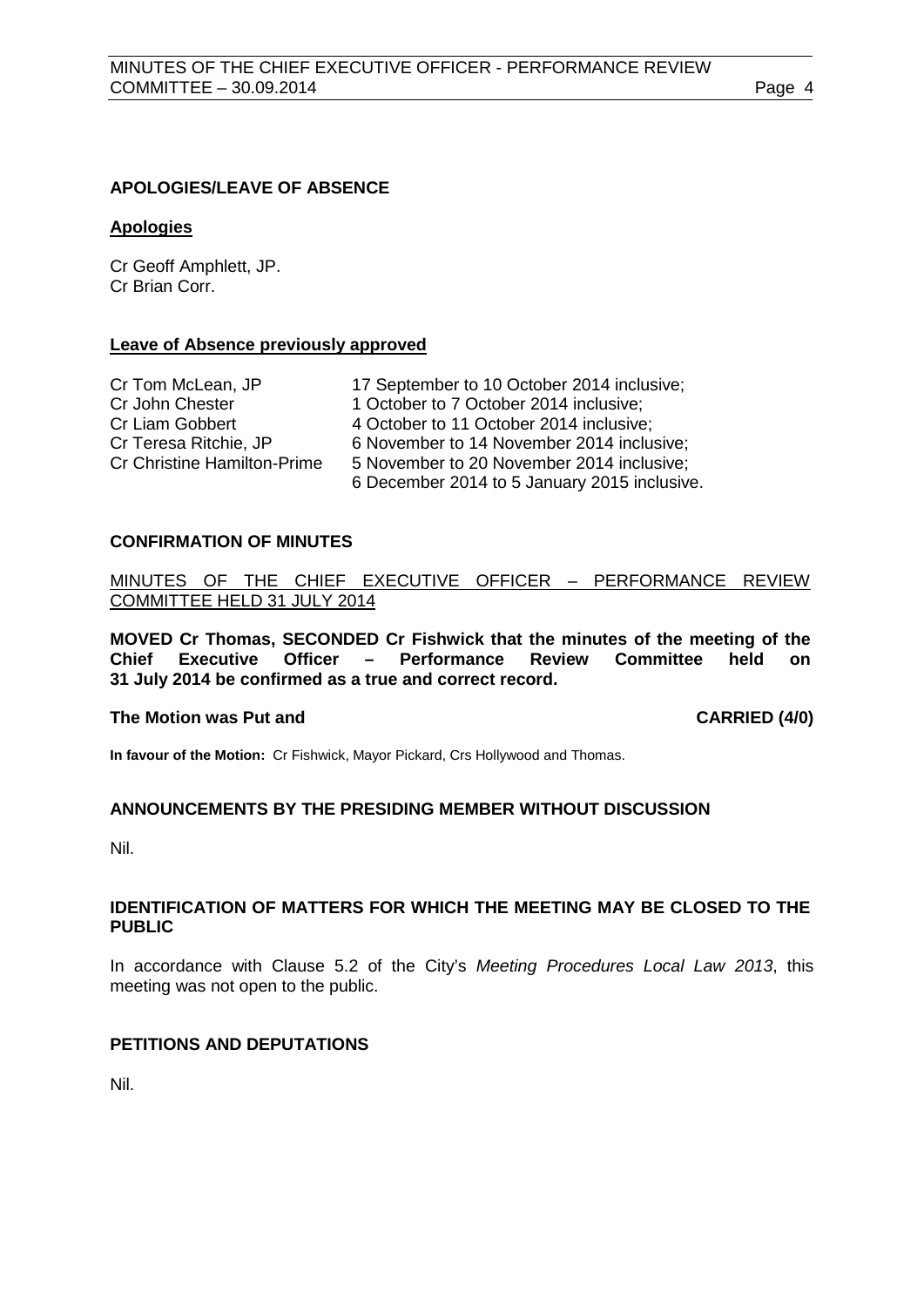# <span id="page-4-0"></span>**REPORTS**

#### **Disclosure of interest affecting impartiality**

| <b>Name/Position</b>      | Mr Mike Tidy - Director Corporate Services.                        |  |
|---------------------------|--------------------------------------------------------------------|--|
| <b>Item No./Subject</b>   | Item 1 - Confidential - Chief Executive Officer Annual Performance |  |
|                           | Review - Pre Interview Report.                                     |  |
| <b>Nature of interest</b> | Interest that may affect impartiality.                             |  |
| <b>Extent of Interest</b> | Due to the nature of his employment relationship with the Chief    |  |
|                           | <b>Executive Officer.</b>                                          |  |

# <span id="page-4-1"></span>**ITEM 1 CONFIDENTIAL - CHIEF EXECUTIVE OFFICER ANNUAL PERFORMANCE REVIEW - PRE INTERVIEW REPORT**

| WARD | All |
|------|-----|
|      |     |

| <b>RESPONSIBLE</b> | Mr Mike Tidy              |
|--------------------|---------------------------|
| <b>DIRECTOR</b>    | <b>Corporate Services</b> |

**FILE NUMBER** 74574

#### ATTACHMENTS **Attachment 1** Reviewers Report by Consultant on Elected Member Feedback (Confidential distributed separately)

- Attachment 2 Chief Executive Officer's Self Evaluation Report – CEO Performance Review 2014 (Confidential – previously distributed separately to all Elected Members)
- *(Please Note: The Report and Attachments are confidential and will appear in the official Minute Book only)*

**AUTHORITY / DISCRETION** Executive - The substantial direction setting and oversight role of Council, such as adopting plans and reports, accepting tenders, directing operations, setting and amending budgets.

This report is confidential in accordance with Section 5.23(2)(a) of the *Local Government Act 1995*, which permits the meeting to be closed to the public for business relating to the following:

*a matter affecting an employee.*

A full report was provided to Elected Members under separate cover. The report is not for publication.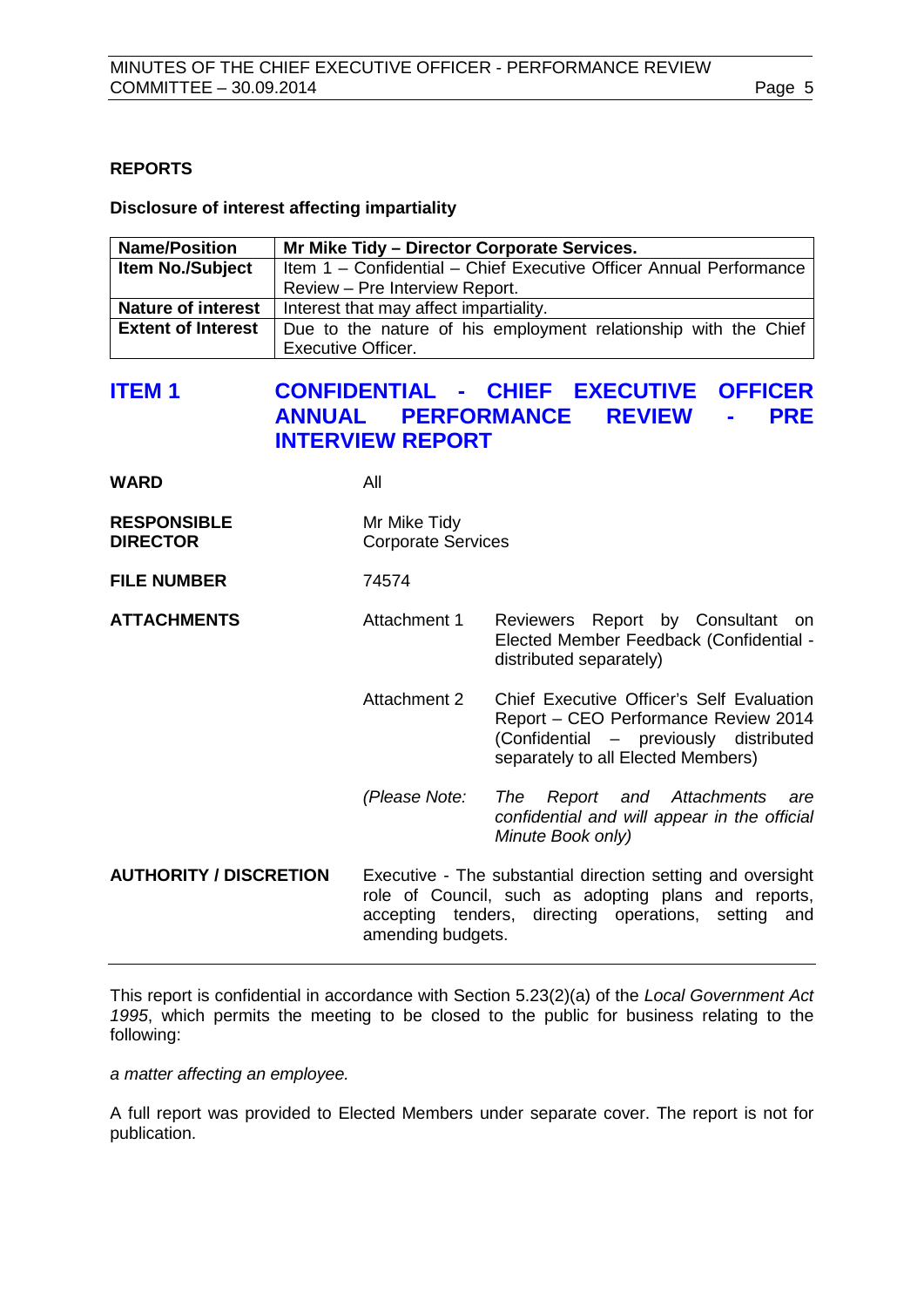## **OFFICER'S RECOMMENDATION**

That the Chief Executive Officer – Performance Review Committee:

- 1 NOTES that the requirements of clause 11.2(c) of the Chief Executive Officer's contract in relation to the Chief Executive Officer completing a self-evaluation report assessing his performance against the prescribed Key Performance Indicators have been met;
- 2 RECEIVES the Chief Executive Officer's Self Evaluation Report on his performance;
- 3 NOTES that the requirements of clause 11.2(e)(ii) of the Chief Executive Officer's contract in relation to inviting all Elected Members to make written comments on the Chief Executive Officer's performance have been met;
- 4 RECEIVES the consultant's report on Elected Member Feedback.

*The Presiding Member requested that parts 1 to 3 be dealt with separately.*

**MOVED Mayor Pickard, SECONDED Cr Hollywood that the Chief Executive Officer – Performance Review Committee:** 

- **1 NOTES that the requirements of clause 11.2(c) of the Chief Executive Officer's contract in relation to the Chief Executive Officer completing a self-evaluation report assessing his performance against the prescribed Key Performance Indicators have been met;**
- **2 RECEIVES the Chief Executive Officer's Self Evaluation Report on his performance;**
- **3 NOTES that the requirements of clause 11.2(e)(ii) of the Chief Executive Officer's contract in relation to inviting all Elected Members to make written comments on the Chief Executive Officer's performance have been met;**

#### **The Motion was Put and CARRIED (4/0)**

**In favour of the Motion:** Cr Fishwick, Mayor Pickard, Crs Hollywood and Thomas.

*Cr Norman entered the meeting at 6.05pm.*

**MOVED Mayor Pickard, SECONDED Cr Hollywood that the Chief Executive Officer – Performance Review Committee:** 

**4 RECEIVES the consultant's report on Elected Member Feedback;**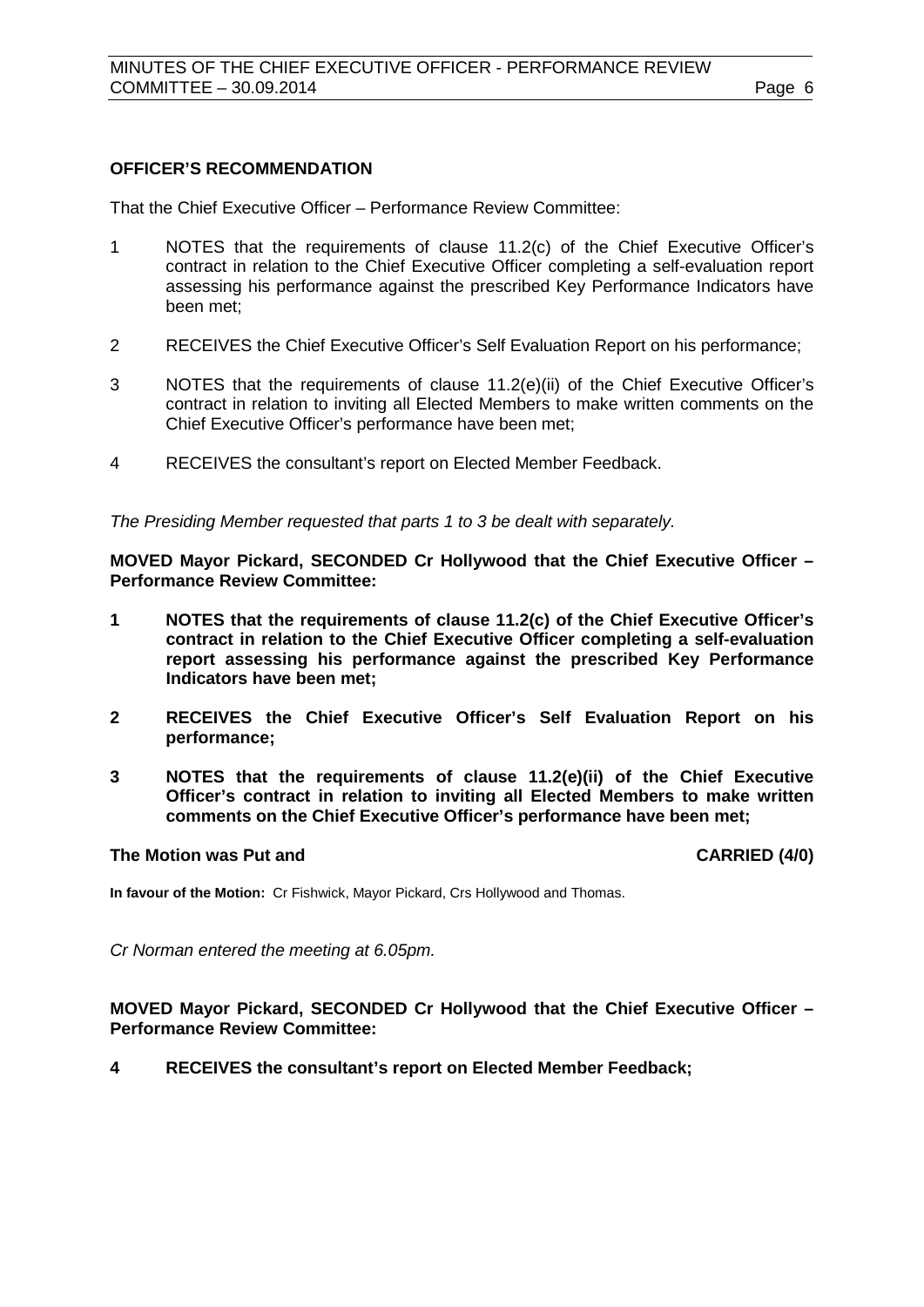- **5 REQUESTS the consultant to replace the existing key result areas with the following key themes for 2014-15:**
	- **5.1** *Strategic Community Plan* **and associated plans;**
	- **5.2 Stakeholder engagement;**
	- **5.3 Major projects;**
	- **5.4 Financial sustainability,**

**with a view of discussing the key deliverables under each key theme with the Chief Executive Officer at the scheduled Chief Executive Officer interview on 2 October 2014.** 

## **The Motion was Put and CARRIED (5/0)**

**In favour of the Motion:** Cr Fishwick, Mayor Pickard, Crs Hollywood, Norman and Thomas.